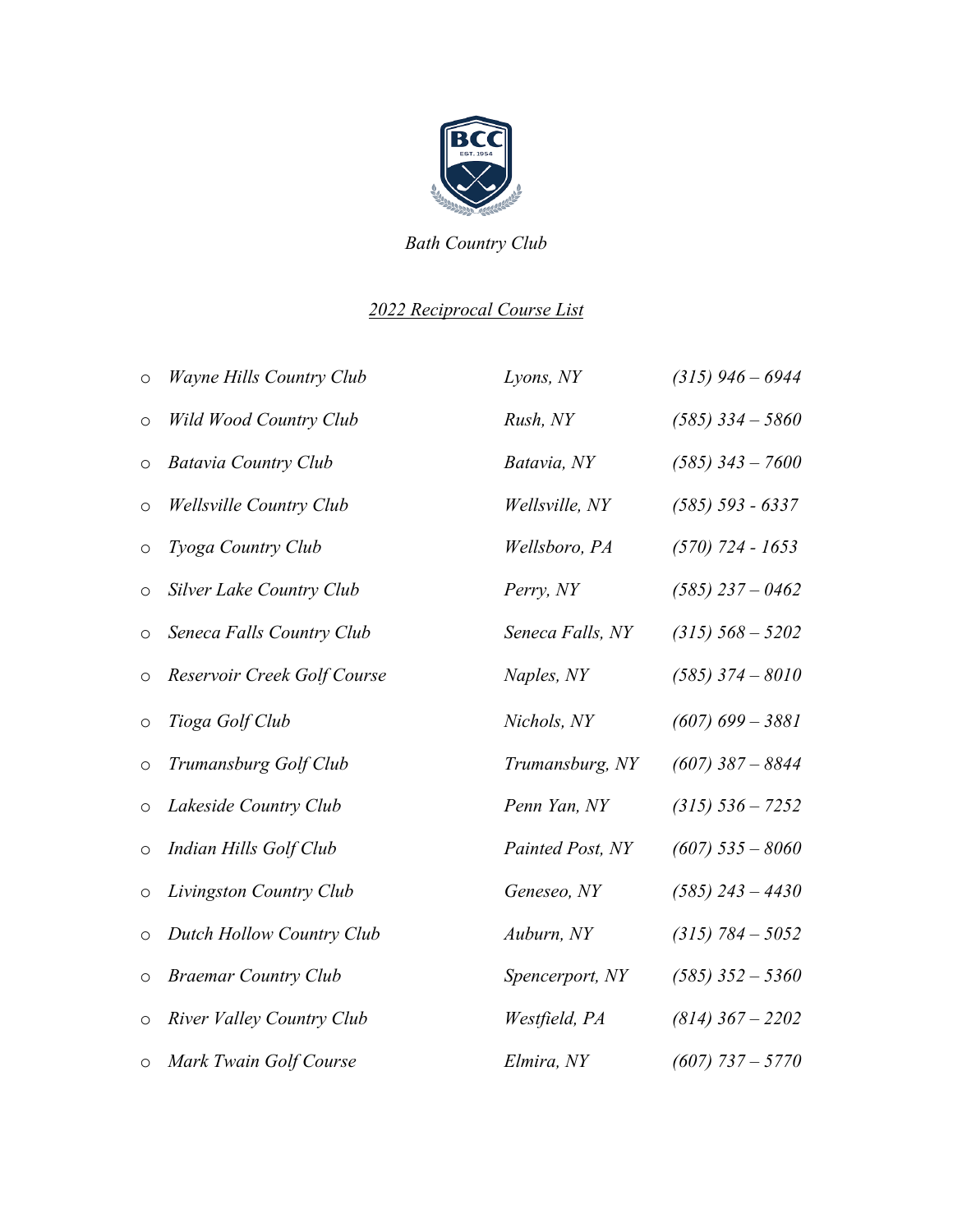

*Bath Country Club*

## *2022 Reciprocal Course List*

| $\circ$ | Towanda Golf Club                    | Towanda, PA            | $(570)$ 265 - 6939 |
|---------|--------------------------------------|------------------------|--------------------|
| $\circ$ | Webster Golf Club                    | Webster, NY            | $(585)$ 265 - 1920 |
| $\circ$ | Geneva Country Club                  | Geneva, NY             | $(315) 789 - 8786$ |
| $\circ$ | The Club at Blue Heron Hills         | Macedon, NY            | $(315)$ 986 - 5888 |
| $\circ$ | Centerpointe Country Club            | Canandaigua, NY        | $(585)$ 394 - 0346 |
| $\circ$ | Canandaigua Country Club             | Canandaigua, NY        | $(585)$ 394 - 4370 |
| $\circ$ | Corey Creek Golf Club                | Mansfield, PA          | $(570)$ 662 - 3520 |
| $\circ$ | Hillendale Golf Course               | Ithaca, NY             | $(607)$ 273 – 2363 |
| $\circ$ | Hollybrook Country Club              | Spencer, NY            | $(607)$ 589 – 4431 |
| $\circ$ | Old Hickory Golf Club                | Livonia, NY            | $(585)$ 346 - 2450 |
| $\circ$ | The Club at Shepard Hills            | <i>Waverly, NY</i>     | $(607)$ 565 - 9500 |
| $\circ$ | <b>Parkview Fairways Golf Course</b> | <i>Victor, NY</i>      | $(585)$ 657 - 7539 |
| $\circ$ | Tri-County Country Club              | <i>Forestville, NY</i> | $(716)$ 965 – 2053 |